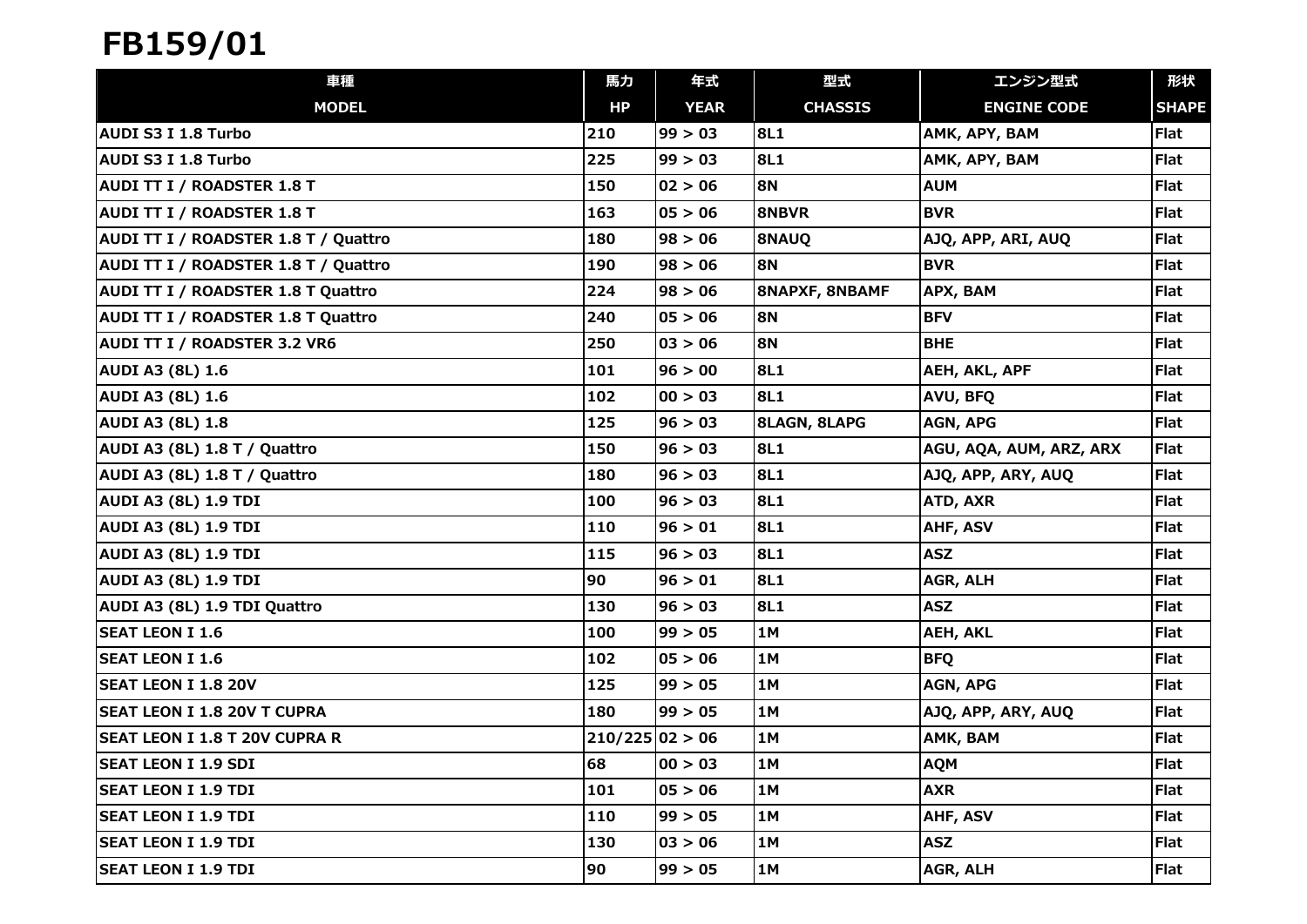| 車種                                     | 馬力  | 年式          | 型式              | エンジン型式               | 形状           |
|----------------------------------------|-----|-------------|-----------------|----------------------|--------------|
| <b>MODEL</b>                           | HP  | <b>YEAR</b> | <b>CHASSIS</b>  | <b>ENGINE CODE</b>   | <b>SHAPE</b> |
| <b>SEAT LEON I 1.9 TDI TS/FR</b>       | 150 | 00 > 05     | <b>1M</b>       | <b>ARL</b>           | <b>Flat</b>  |
| <b>SEAT LEON I 2.8 VR6 24V CUPRA 4</b> | 204 | 00 > 04     | 1M              | AUE, BDE             | <b>Flat</b>  |
| <b>SEAT TOLEDO II 1.6 16V</b>          | 100 | 99 > 00     | 1M2             | AEH, AKL, APF        | Flat         |
| <b>SEAT TOLEDO II 1.8 20V</b>          | 125 | 99 > 06     | 1M2             | AGN, APG             | Flat         |
| SEAT TOLEDO II 1.8 20V Turbo           | 180 | 01 > 06     | 1M2             | APP, AUQ             | Flat         |
| <b>SEAT TOLEDO II 1.9 SDI</b>          | 68  | 99 > 04     | 1M2             | <b>AQM</b>           | Flat         |
| <b>SEAT TOLEDO II 1.9 TDI</b>          | 110 | 99 > 06     | 1M2             | AHV, ASV             | <b>Flat</b>  |
| <b>SEAT TOLEDO II 1.9 TDI</b>          | 130 | 03 > 06     | 1M2             | <b>ASZ</b>           | Flat         |
| <b>SEAT TOLEDO II 1.9 TDI</b>          | 150 | 00 > 06     | 1M2             | <b>ARL</b>           | <b>Flat</b>  |
| SEAT TOLEDO II 1.9 TDI                 | 90  | 99 > 06     | 1M2             | AGR, ALH             | Flat         |
| <b>SEAT TOLEDO II 2.3</b>              | 150 | 99 > 01     | 1M2             | <b>AGZ</b>           | Flat         |
| <b>SEAT TOLEDO II 2.3 20V</b>          | 170 | 01 > 06     | 1M2             | <b>AQN</b>           | <b>Flat</b>  |
| <b>SKODA OCTAVIA I 1.4</b>             | 60  | 99 > 10     | 1U2, 1U5        | <b>AMD</b>           | <b>Flat</b>  |
| <b>SKODA OCTAVIA I 1.6</b>             | 101 | 97>10       | 1U2, 1U5        | <b>AEH, AKL</b>      | Flat         |
| <b>SKODA OCTAVIA I 1.6</b>             | 102 | 97 > 04     | 1U2, 1U5        | AVU, BFQ             | <b>Flat</b>  |
| <b>SKODA OCTAVIA I 1.8</b>             | 125 | 96 > 10     | <b>1U2, 1U5</b> | <b>AGN</b>           | <b>Flat</b>  |
| SKODA OCTAVIA I 1.8 Turbo / 4x4        | 150 | 96 > 10     | 1U2, 1U5        | AGU, ARX, ARZ, AUM   | Flat         |
| <b>SKODA OCTAVIA I 1.8 Turbo RS</b>    | 180 | 01 > 10     | 1U2, 1U5        | <b>AUQ</b>           | <b>Flat</b>  |
| <b>SKODA OCTAVIA I 1.9 SDI</b>         | 68  | 97 > 10     | 1U2, 1U5        | AGP, AQM             | <b>Flat</b>  |
| SKODA OCTAVIA I 1.9 TDI                | 110 | 97 > 10     | 1U2, 1U5        | AHF, ASV             | Flat         |
| SKODA OCTAVIA I 1.9 TDI                | 130 | 03 > 10     | <b>1U2, 1U5</b> | <b>ASZ</b>           | <b>Flat</b>  |
| SKODA OCTAVIA I 1.9 TDI / 4x4          | 100 | 05 > 10     | 1U2, 1U5        | <b>AXR</b>           | <b>Flat</b>  |
| SKODA OCTAVIA I 1.9 TDI / 4x4          | 90  | 96 > 10     | 1U2, 1U5        | AGR, ALH             | <b>Flat</b>  |
| SKODA OCTAVIA I 2.0 / 4x4              | 116 | 99 > 10     | 1U2, 1U5        | AEG, APK, AQY, AZH   | <b>Flat</b>  |
| <b>SKODA OCTAVIA I 2.0 4x4</b>         | 120 | 00 > 10     | <b>1U2, 1U5</b> | <b>ATF</b>           | Flat         |
| VOLKSWAGEN BORA (A4) 1.6               | 101 | 97 > 00     | 1J2             | <b>AEH, AKL, APF</b> | <b>Flat</b>  |
| VOLKSWAGEN BORA (A4) 1.6               | 102 | 00 > 05     | 1J2             | AVU, BFQ             | <b>Flat</b>  |
| VOLKSWAGEN BORA (A4) 1.6 FSI           | 110 | 02 > 05     | 1J2             | <b>BAD</b>           | <b>Flat</b>  |
| VOLKSWAGEN BORA (A4) 1.8 / 4-motion    | 125 | 97>05       | <b>1J2</b>      | AGN, BAF             | <b>Flat</b>  |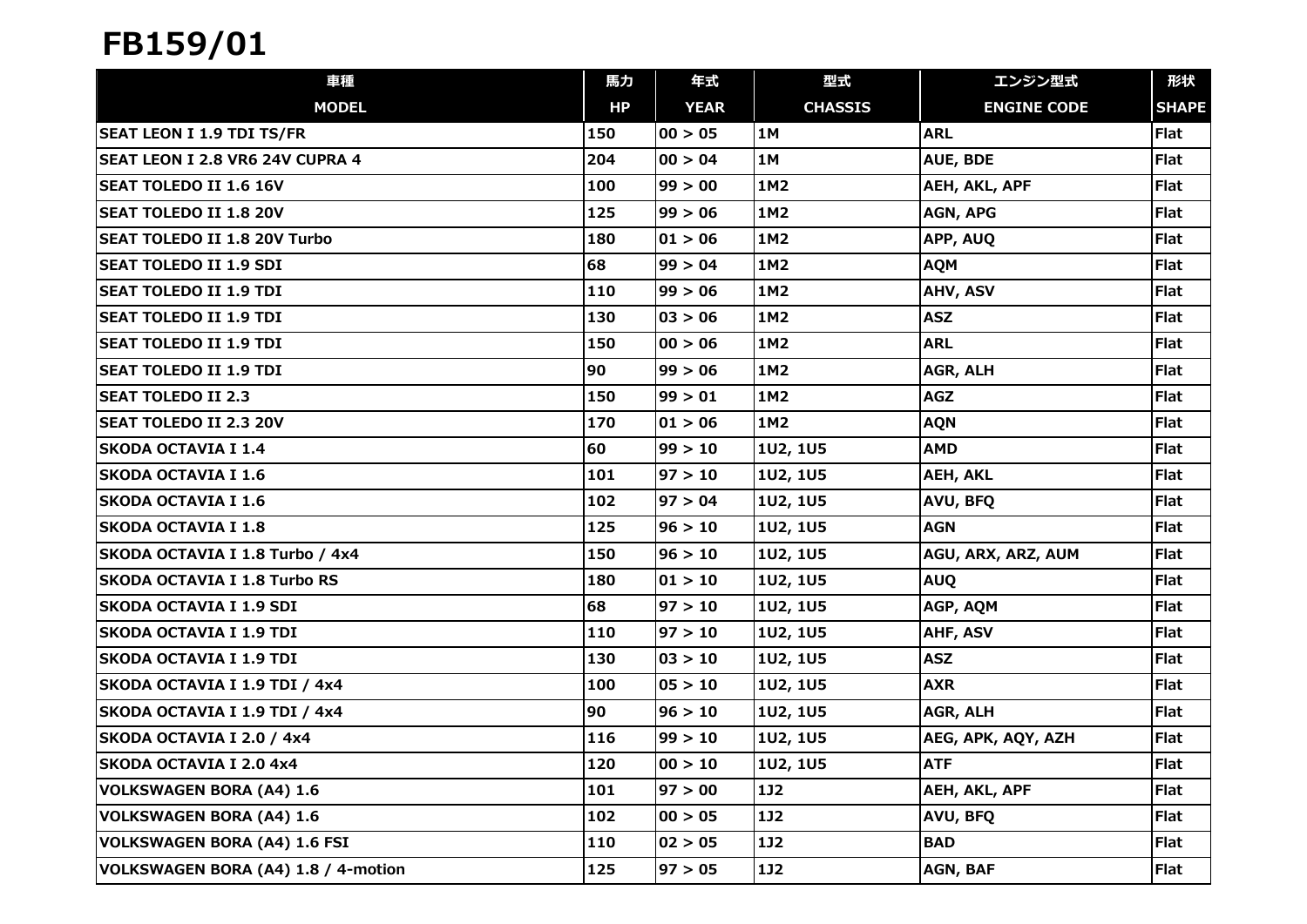| 車種                                         | 馬力  | 年式          | 型式             | エンジン型式                  | 形状           |
|--------------------------------------------|-----|-------------|----------------|-------------------------|--------------|
| <b>MODEL</b>                               | HP  | <b>YEAR</b> | <b>CHASSIS</b> | <b>ENGINE CODE</b>      | <b>SHAPE</b> |
| VOLKSWAGEN BORA (A4) 1.8 GTI               | 180 | 01 > 05     | 1J2            | <b>AUQ</b>              | Flat         |
| VOLKSWAGEN BORA (A4) 1.8 T                 | 150 | 97 > 05     | <b>1J2</b>     | AGU, AQA, ARZ, AUM, AWD | <b>Flat</b>  |
| VOLKSWAGEN BORA (A4) 1.9 SDi               | 68  | 97 > 05     | 1J2            | AGP, AQM                | <b>Flat</b>  |
| VOLKSWAGEN BORA (A4) 1.9 TDI               | 110 | 97 > 04     | 1J2            | AHF, ASV                | <b>Flat</b>  |
| VOLKSWAGEN BORA (A4) 1.9 TDI / 4-motion    | 101 | 00 > 05     | <b>1J2</b>     | ATD, AXR                | Flat         |
| VOLKSWAGEN BORA (A4) 1.9 TDI / 4-motion    | 115 | 98 > 01     | 132            | AJM, AUI                | Flat         |
| VOLKSWAGEN BORA (A4) 1.9 TDI / 4-motion    | 130 | 00 > 05     | <b>1J2</b>     | <b>ASZ</b>              | <b>Flat</b>  |
| VOLKSWAGEN BORA (A4) 1.9 TDI / 4-motion    | 150 | 00 > 05     | <b>1J2</b>     | <b>ARL</b>              | <b>Flat</b>  |
| VOLKSWAGEN BORA (A4) 1.9 TDI / 4-motion    | 90  | 97 > 04     | 1J2            | AGR, ALH                | <b>Flat</b>  |
| VOLKSWAGEN BORA (A4) 1.9 TDI Cabrio        | 90  | 98 > 02     | 1J2            | AHU, ALE                | Flat         |
| VOLKSWAGEN BORA (A4) 2.0 / 4-motion        | 115 | 98 > 05     | <b>1J2</b>     | APK, AZJ, AQY, AZG, AZH | Flat         |
| VOLKSWAGEN BORA (A4) 2.0 i Bi-Fuel         | 116 | 02 > 06     | <b>1J2</b>     | <b>BEH</b>              | <b>Flat</b>  |
| VOLKSWAGEN BORA (A4) 2.3 V5 / 4-motion     | 150 | 97 > 00     | <b>1J2</b>     | <b>AGZ</b>              | <b>Flat</b>  |
| VOLKSWAGEN BORA (A4) 2.3 V5 / 4-motion     | 170 | 00 > 05     | <b>1J2</b>     | <b>AQN</b>              | Flat         |
| VOLKSWAGEN BORA (A4) 2.8 i V6              | 204 | 99 > 05     | 1J2            | AQP, AUE, BDE           | <b>Flat</b>  |
| VOLKSWAGEN BORA (A4) R32                   | 241 | 02 > 05     | <b>1J2</b>     | <b>BHF, BML</b>         | <b>Flat</b>  |
| VOLKSWAGEN CLÁSICO (A4) 1.6                | 101 | 97>00       | 1J             | AEH, AKL, APF           | <b>Flat</b>  |
| VOLKSWAGEN CLÁSICO (A4) 1.6                | 102 | 00 > 05     | 1J             | AVU, BFQ                | <b>Flat</b>  |
| VOLKSWAGEN CLÁSICO (A4) 1.6 FSI            | 110 | 02 > 05     | 1J             | <b>BAD</b>              | <b>Flat</b>  |
| VOLKSWAGEN CLÁSICO (A4) 1.8 / 4-motion     | 125 | 97 > 05     | 1J             | AGN, BAF                | Flat         |
| VOLKSWAGEN CLÁSICO (A4) 1.8 GTI            | 180 | 01 > 05     | $1J$           | <b>AUQ</b>              | <b>Flat</b>  |
| VOLKSWAGEN CLÁSICO (A4) 1.8 T              | 150 | 97>05       | 1J             | AGU, AQA, ARZ, AUM, AWD | <b>Flat</b>  |
| VOLKSWAGEN CLÁSICO (A4) 1.9 SDi            | 68  | 97>05       | 1J             | AGP, AQM                | <b>Flat</b>  |
| VOLKSWAGEN CLÁSICO (A4) 1.9 TDI            | 110 | 97>04       | 1J             | AHF, ASV                | <b>Flat</b>  |
| VOLKSWAGEN CLÁSICO (A4) 1.9 TDI / 4-motion | 101 | 00 > 05     | 1J             | <b>ATD, AXR</b>         | Flat         |
| VOLKSWAGEN CLÁSICO (A4) 1.9 TDI / 4-motion | 115 | 98 > 01     | 1]             | AJM, AUI                | <b>Flat</b>  |
| VOLKSWAGEN CLÁSICO (A4) 1.9 TDI / 4-motion | 130 | 00 > 05     | 1J             | <b>ASZ</b>              | Flat         |
| VOLKSWAGEN CLÁSICO (A4) 1.9 TDI / 4-motion | 150 | 00 > 05     | 1J             | <b>ARL</b>              | Flat         |
| VOLKSWAGEN CLÁSICO (A4) 1.9 TDI / 4-motion | 90  | 97>04       | $1J$           | AGR, ALH                | <b>Flat</b>  |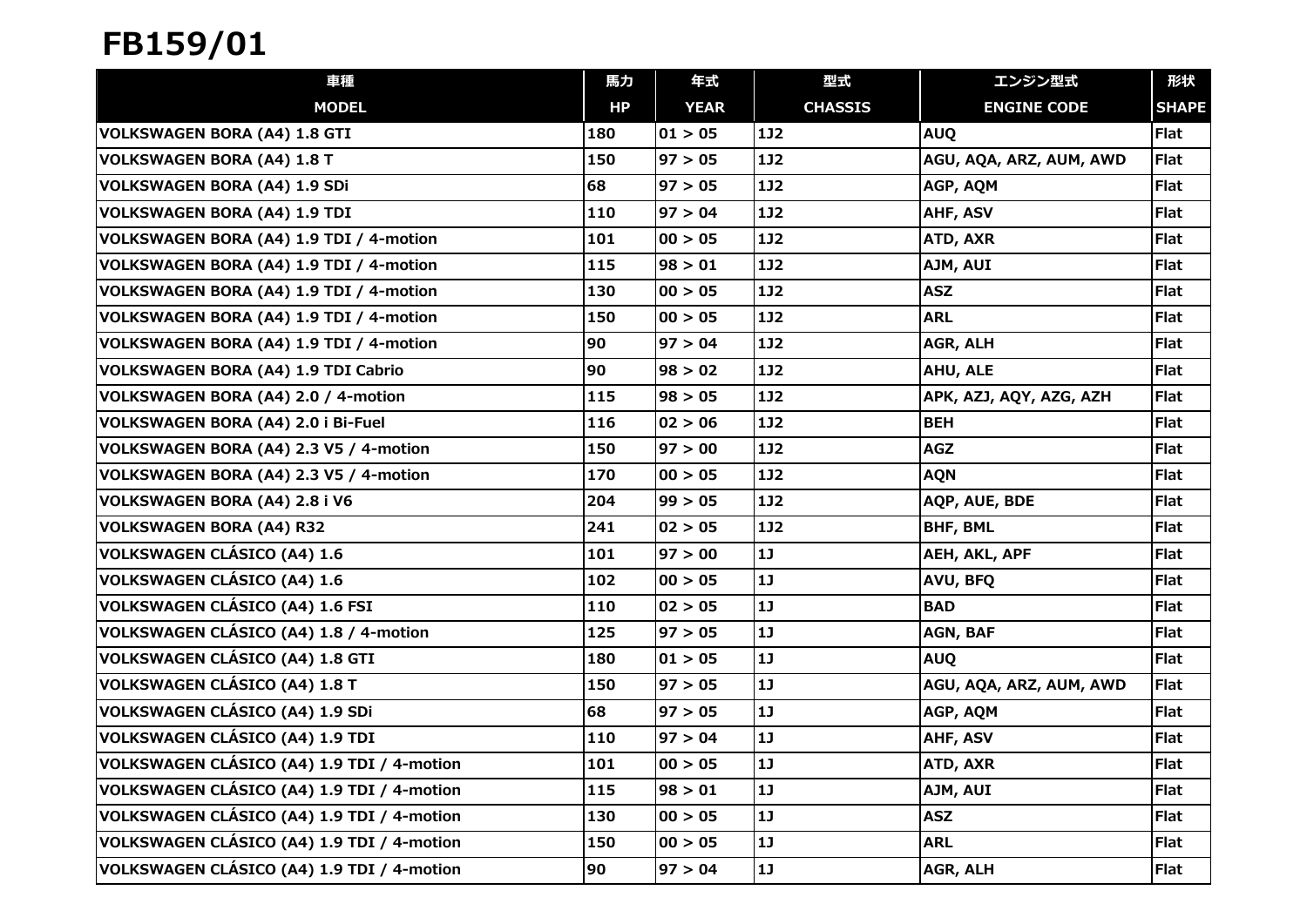| 車種                                           | 馬力  | 年式          | 型式             | エンジン型式                  | 形状           |
|----------------------------------------------|-----|-------------|----------------|-------------------------|--------------|
| <b>MODEL</b>                                 | HP  | <b>YEAR</b> | <b>CHASSIS</b> | <b>ENGINE CODE</b>      | <b>SHAPE</b> |
| VOLKSWAGEN CLÁSICO (A4) 2.0 / 4-motion       | 115 | 98 > 05     | 1J             | APK, AZJ, AQY, AZG, AZH | Flat         |
| VOLKSWAGEN CLÁSICO (A4) 2.0 i Bi-Fuel        | 116 | 02 > 06     | 1J             | <b>BEH</b>              | <b>Flat</b>  |
| VOLKSWAGEN CLÁSICO (A4) 2.3 V5 / 4-motion    | 150 | 97 > 00     | 1J             | <b>AGZ</b>              | <b>Flat</b>  |
| VOLKSWAGEN CLÁSICO (A4) 2.3 V5 / 4-motion    | 170 | 00 > 05     | 1]             | <b>AQN</b>              | <b>Flat</b>  |
| VOLKSWAGEN CLÁSICO (A4) 2.8 i V6             | 204 | 99 > 05     | 1J             | AQP, AUE, BDE           | <b>Flat</b>  |
| VOLKSWAGEN CLÁSICO (A4) R32                  | 241 | 02 > 05     | 1J             | <b>BHF, BML</b>         | <b>Flat</b>  |
| VOLKSWAGEN JETTA IV (162) 1.6                | 101 | 97>00       | 1J             | AEH, AKL, APF           | <b>Flat</b>  |
| VOLKSWAGEN JETTA IV (162) 1.6                | 102 | 00 > 05     | 1J             | AVU, BFQ                | <b>Flat</b>  |
| VOLKSWAGEN JETTA IV (162) 1.6 FSI            | 110 | 02 > 05     | 1]             | <b>BAD</b>              | <b>Flat</b>  |
| VOLKSWAGEN JETTA IV (162) 1.8 / 4-motion     | 125 | 97>05       | 1]             | AGN, BAF                | <b>Flat</b>  |
| VOLKSWAGEN JETTA IV (162) 1.8 GTI            | 180 | 01 > 05     | 1J             | <b>AUQ</b>              | <b>Flat</b>  |
| VOLKSWAGEN JETTA IV (162) 1.8 T              | 150 | 97>05       | 1J             | AGU, AQA, ARZ, AUM, AWD | <b>Flat</b>  |
| VOLKSWAGEN JETTA IV (162) 1.9 SDi            | 68  | 97 > 05     | 1J             | AGP, AQM                | <b>Flat</b>  |
| VOLKSWAGEN JETTA IV (162) 1.9 TDI            | 110 | 97 > 04     | 1J             | AHF, ASV                | <b>Flat</b>  |
| VOLKSWAGEN JETTA IV (162) 1.9 TDI / 4-motion | 101 | 00 > 05     | 1]             | ATD, AXR                | <b>Flat</b>  |
| VOLKSWAGEN JETTA IV (162) 1.9 TDI / 4-motion | 115 | 98 > 01     | 1]             | AJM, AUI                | <b>Flat</b>  |
| VOLKSWAGEN JETTA IV (162) 1.9 TDI / 4-motion | 130 | 00 > 05     | 1J             | <b>ASZ</b>              | <b>Flat</b>  |
| VOLKSWAGEN JETTA IV (162) 1.9 TDI / 4-motion | 150 | 00 > 05     | 1]             | <b>ARL</b>              | <b>Flat</b>  |
| VOLKSWAGEN JETTA IV (162) 1.9 TDI / 4-motion | 90  | 97 > 04     | 1J             | AGR, ALH                | <b>Flat</b>  |
| VOLKSWAGEN JETTA IV (162) 2.0 / 4-motion     | 115 | 98 > 05     | 1J             | APK, AZJ, AQY, AZG, AZH | <b>Flat</b>  |
| VOLKSWAGEN JETTA IV (162) 2.0 i Bi-Fuel      | 116 | 02 > 06     | 1J             | <b>BEH</b>              | <b>Flat</b>  |
| VOLKSWAGEN JETTA IV (162) 2.3 V5 / 4-motion  | 150 | 97>00       | 1J             | <b>AGZ</b>              | <b>Flat</b>  |
| VOLKSWAGEN JETTA IV (162) 2.3 V5 / 4-motion  | 170 | 00 > 05     | 1J             | <b>AQN</b>              | <b>Flat</b>  |
| VOLKSWAGEN JETTA IV (162) 2.8 i V6           | 204 | 99 > 05     | 1J             | AQP, AUE, BDE           | <b>Flat</b>  |
| VOLKSWAGEN JETTA IV (162) R32                | 241 | 02 > 05     | 1J             | <b>BHF, BML</b>         | <b>Flat</b>  |
| VOLKSWAGEN LAVIDA 2.0                        |     | 08 >        |                |                         | <b>Flat</b>  |
| VOLKSWAGEN GOLF IV (1J1, 1J5) 1.6            | 101 | 97 > 00     | 1J1, 1J5       | AEH, AKL, APF           | <b>Flat</b>  |
| VOLKSWAGEN GOLF IV (1J1, 1J5) 1.6            | 102 | 00 > 05     | 1J1, 1J5       | AVU, BFQ                | <b>Flat</b>  |
| VOLKSWAGEN GOLF IV (1J1, 1J5) 1.6 FSI        | 110 | 02 > 05     | 1J1, 1J5       | <b>BAD</b>              | <b>Flat</b>  |